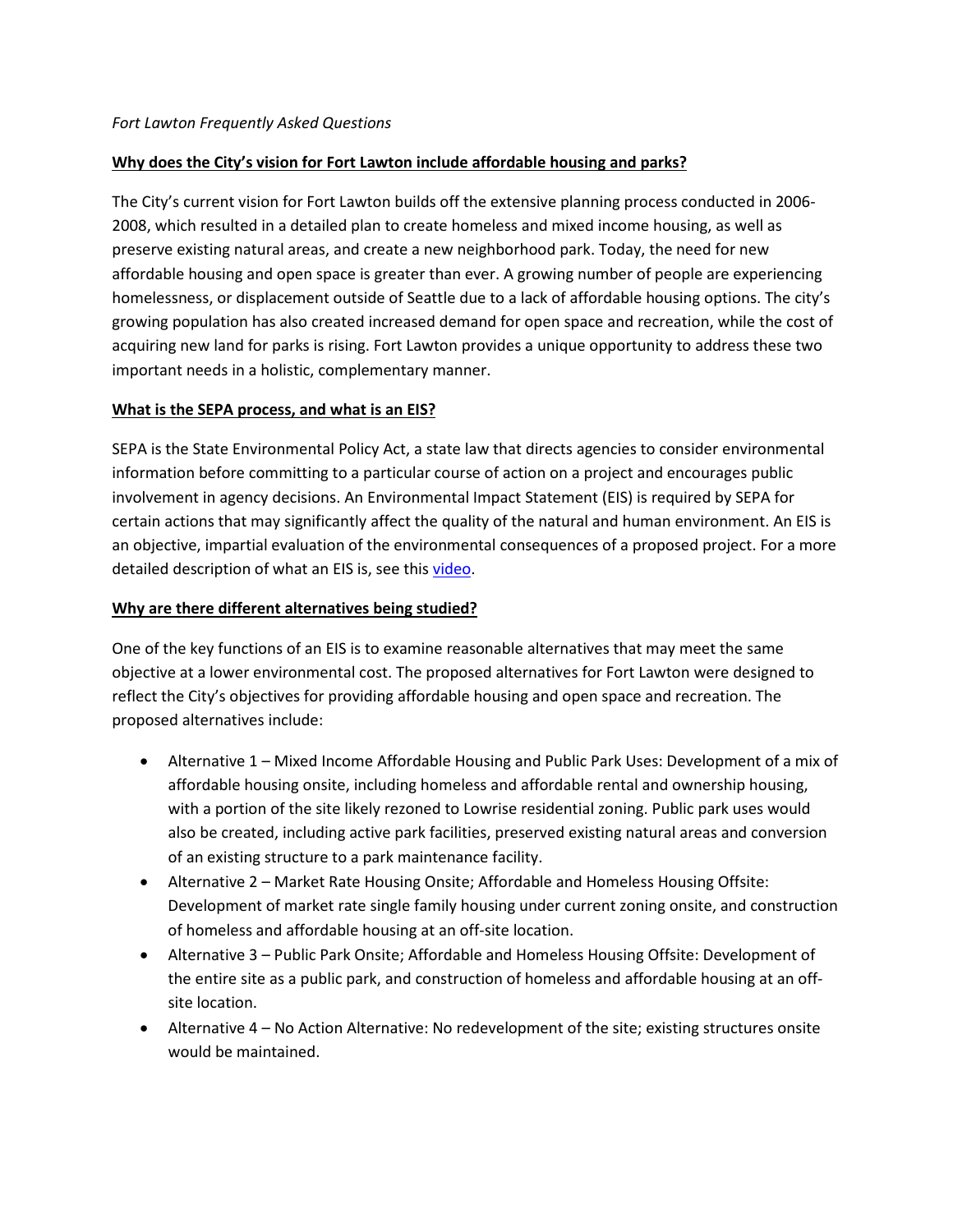#### **Why is there a No Action alternative? What happens if the City does not proceed with a plan?**

SEPA requires the evaluation of a "no action" alternative, whether or not it represents any environmental benefits over the proposal. Predicting what might happen in a "no action" scenario can be difficult. For this EIS, the "no action" alternative assumes that the existing buildings on-site would continue to be maintained in caretaker status.

If the City were not to proceed with a redevelopment plan, however, it is very likely that the Army would proceed with a public sale of the property rather than continue to maintain the buildings in their current condition. Alternative 2 was designed to represent this scenario, examining the potential development of the site by a private developer under existing zoning.

#### **Have you considered a park alternative?**

The City included one alternative that looks at using the entire property for park purposes (Alternative 3). In this scenario, affordable housing would be provided at an off-site location.

#### **Why is there off-site housing included in Alternatives 2 and 3?**

The inclusion of an off-site housing component was necessary to ensure that each action alternative met the City's housing objectives. Some public comment received by the City has suggested that Fort Lawton is not a desirable location for affordable housing. The off-site housing component also provides an opportunity to examine whether an alternative location could be preferable to Fort Lawton, and able to meet the City's range of housing objectives. The City selected the Talaris property as a candidate for an alternative location, given capacity to accommodate the range of housing in the proposal, and its similar location within a high opportunity neighborhood with excellent access to quality schools and open space.

## **Does the City have to select one of the alternatives?**

The range of options provides a vehicle for evaluating and comparing the merits of different choices. The final action chosen by decision-makers need not be identical to any single alternative in the EIS, but must be within the range of alternatives discussed.

## **Have you considered a school alternative?**

The City did not initially propose a school alternative, as the key objectives of this proposal relate to housing and park needs. However, in response to a large volume of requests to consider a school, and indication of interest in the property from Seattle Public Schools (SPS), the Office of Housing provided additional time for SPS to evaluate the site more closely, and determine whether it had a feasible path to include a school in the redevelopment. After closer investigation, SPS determined that it would be unable to meet federal Department of Education requirements for a property conveyance for educational use. In particular, SPS did not believe it would meet the criteria around financial ability and immediate need, based on its past experience applying for federal property, and its review of data on projected student population. A copy of the letter from SPS is available [here.](http://www.seattle.gov/Documents/Departments/Housing/Footer%20Pages/Fort%20Lawton%20Right%20Sidebar/Letter_from_SPS.pdf)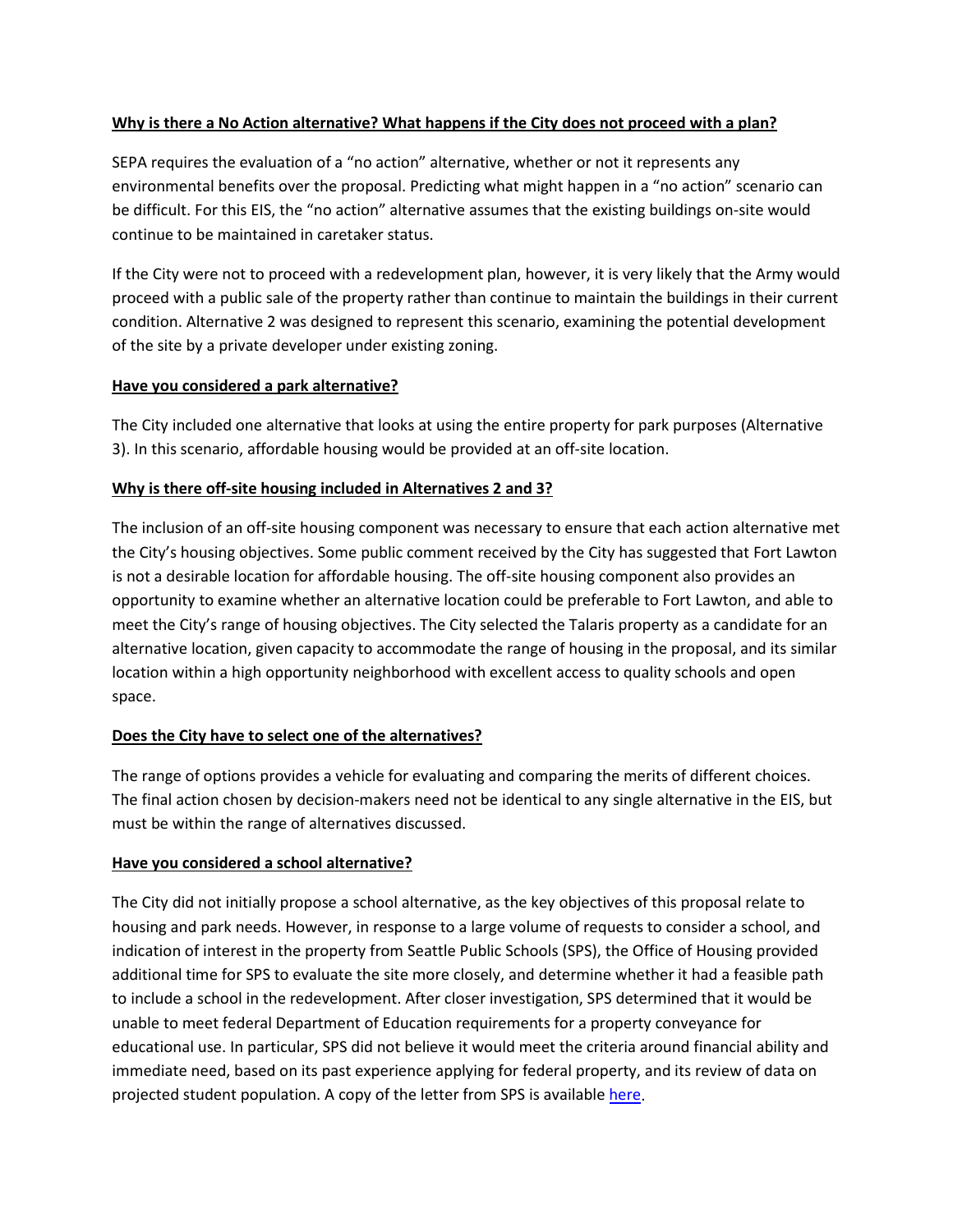#### **What types of housing are included in the City's vision? Will this be public housing?**

The housing proposed at Fort Lawton includes affordable rental and ownership housing that would be developed, owned and managed by nonprofit housing organizations. This is different than public housing, which is directly owned and managed by the Seattle Housing Authority. The affordable rental housing includes both a supportive housing component that will serve formerly homeless seniors, with an emphasis on veterans, as well as a general rental housing component that will serve a range of lowincome families and individuals. The affordable ownership housing will be owned by low-income homeowners, with a nonprofit organization stewarding the properties over the long-term to ensure ongoing affordability for future generations of buyers. All housing would remain affordable for the longterm, with oversight and monitoring provided by the Seattle Office of Housing.

#### **What is permanent supportive housing?**

Supportive housing is a proven solution to the complex challenge of homelessness. It combines affordable housing with services to help people live with stability, autonomy, and dignity. Seattle is a national leader in supportive housing, with experienced providers operating in neighborhoods across the city. Services are designed to meet the needs of residents, and often include case management, counseling, meal programs, and transportation assistance. Studies of supportive housing have demonstrated measurable success in improving housing stability, employment, and mental and physical health outcomes for homeless people with high barriers to housing. In addition, supportive housing has been shown to create savings in health care and other systems.

#### **How will the different kinds of housing be arranged?**

A draft [site plan](http://www.seattle.gov/Documents/Departments/Housing/Footer%20Pages/Fort%20Lawton%20Right%20Sidebar/FL_Site_Plan.pdf) has been prepared to show the proposed location of the different housing components (Alternative 1). The draft incorporated the following design considerations:

- Step down housing density toward the adjacent residential neighborhood
- Preserve existing tree buffer on  $36<sup>th</sup>$  Ave. W
- Utilize existing right of way (Texas Way) for vehicular access
- Utilize existing parking to the degree possible
- Provide interior courtyard/open space amenities for affordable housing residents

## **Why is there parking with the housing?**

Many residents of affordable housing own cars, and it is anticipated that many low-income households who would choose to live at Fort Lawton would seek to have a dedicated parking spot.

## **Have you considered the lack of services and public transportation in Magnolia?**

The City of Seattle encourages the production of affordable housing in neighborhoods throughout the City, as a part of its obligation and commitment to promote fair housing and maximize choice for lowincome residents of Seattle. The Office of Housing has a range of criteria for prioritizing locations for affordable housing investment. This includes access to transit, but also includes access to quality education, parks and open space, particularly for housing that will serve families. While Fort Lawton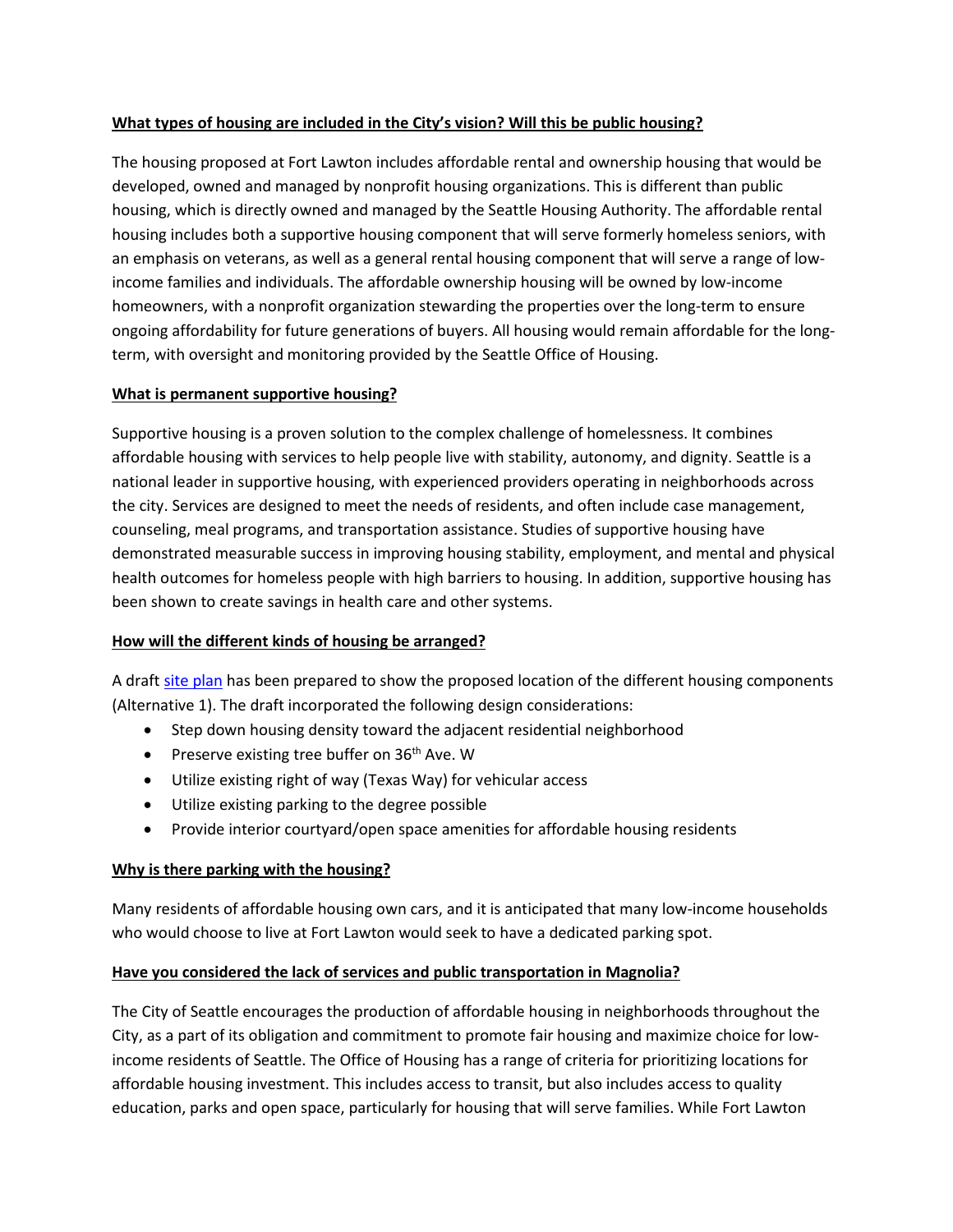does not meet every priority criteria, it does serve an important purpose of creating options for lowincome households to live in a neighborhood with few affordable housing choices today.

## **Where will residents buy groceries? How will low-income people access services and amenities?**

While the nearest grocery store may be unaffordable, many residents of affordable housing will likely own vehicles and be able to access other grocery options in nearby neighborhoods like Ballard and Interbay. Grocery delivery services are also becoming more common and affordable. Residents of the senior supportive housing are much less likely to own personal vehicles, but would be provided with transportation assistance as necessary to access services, as well as being able to access some services on-site. In general, low-income residents who choose to live in Magnolia will do so based on their judgment of how well the housing and neighborhood meet their needs, similar to other residents of Magnolia who have chosen to live there.

# **How do the potential new park uses relate to existing uses in Discovery Park?**

Except for a few acres adjacent to the VA Center and the Cemetery, which could be incorporated into Discovery Park, the envisioned park uses at Fort Lawton are not intended to be a part of Discovery Park. Rather, they would be considered a new facility, and could include a range of uses: active park facilities such as dog off leash area, play areas, playfields and other sports facilities, water-feature/spray park/pool, trails and walking paths, bicycle facilities and trails, restrooms, concessions, restoration and preservation of native vegetation.

# **Where is the funding for the redevelopment going to come from? How do we know there will be funding for future park uses?**

Funding for new park development could come from Seattle Park District as part of the 6-year funding plan. The 6-year funding plan will be developed in 2019/20. The City Council and the Mayor will consider the recommendations of the Citizen oversight committee, upon conclusion of a public process and will recommend to the District Board an updated list of Seattle Park District funding projects, programs and services as part of the budget process. While the funding may not be immediately available, the approval of any public benefit conveyance for parks would come with restrictions on the use of the property that preclude any other uses besides public park uses. The City's acceptance of the property would thus come with an obligation and commitment toward realizing those uses. Seattle Parks and Recreation is committed to engaging in extensive outreach and public engagement for the future use of the Fort Lawton area when funding becomes available.

# **Is there going to be a public hearing?**

A public hearing will be conducted following publication of a Draft EIS, which is anticipated to be released in late 2017.